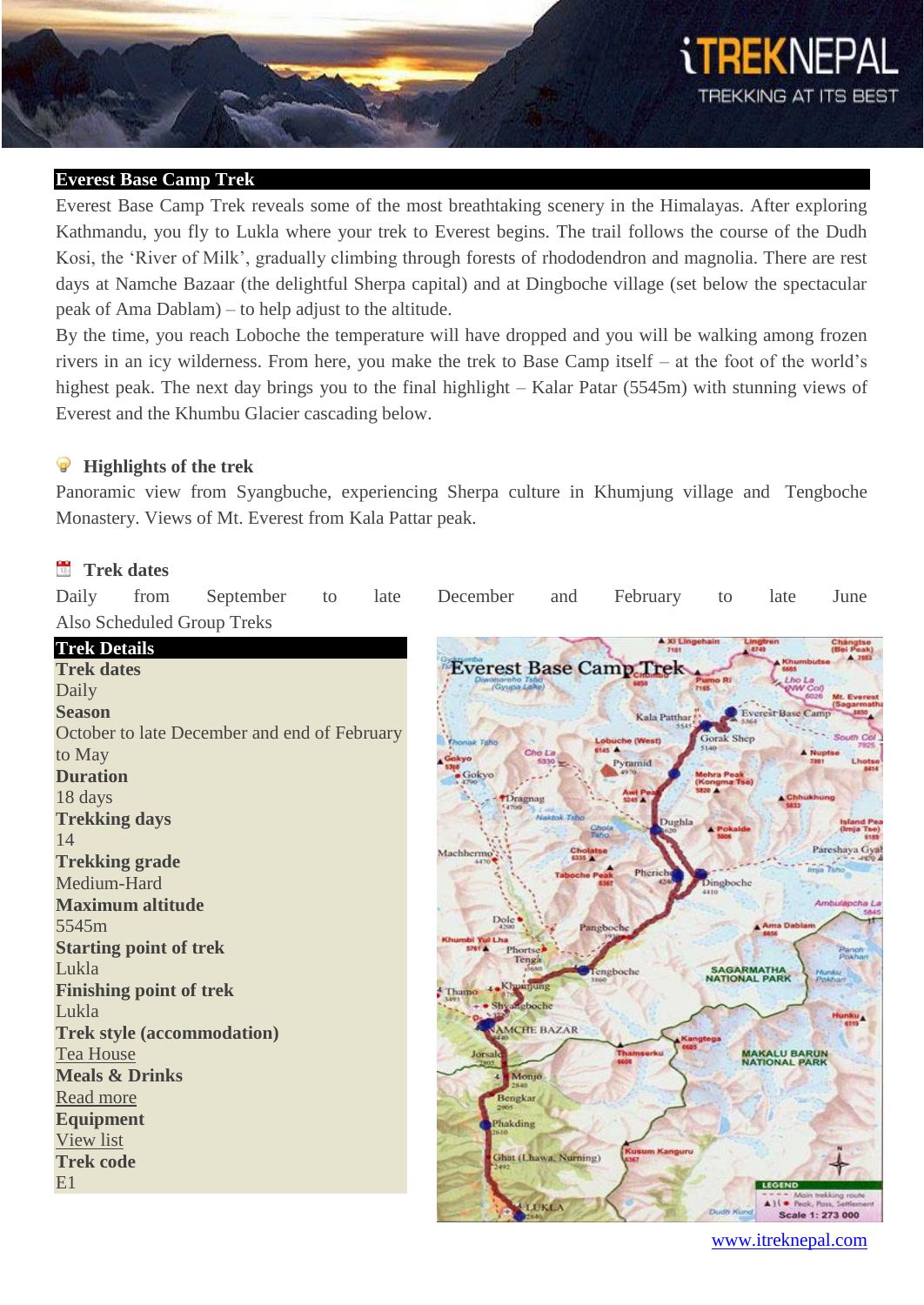

#### **Detailed itinerary**

Itinerary can be *[customized](http://itreknepal.com/customized-trekking.php)* according to your needs and length of stay.

# **Day 01 – Arrival in Kathmandu**

Upon arrival at Kathmandu International Airport transfer to your hotel in Kathmandu or Bhaktapur. Short briefing will follow concerning the necessary formalities and your trekking itinerary. Depending upon your arrival time you may spend free time visiting nearby sanctuaries or resting.

# **Day 02 – Trek Preparations and Sightseeing in Kathmandu Valley**

Half day sightseeing around UNESCO Bhaktapur /Kathmandu where your guide will escort you on a tour of Buddhist and Hindu temples and shrines reflecting ancient local traditions. There is time to explore the city's many places of interest on your own or take a rest while trekking permits are finalised. In the evening sample a delicious traditional Nepali dinner. Overnight in Kathmandu.



# **Day 03 – Kathmandu to Phakding (2610m)**

Early morning you will be picked up by your guide to go to the Kathmandu airport, from where we will take the airplane to Lukla, which will take us about 30 minutes of flight time. At Lukla we will be meet our porters and will head north from the airstrip to Chablung (2700m). Here we will cross the Tharo Kosi river on a local-style suspension bridge. Just past the bridge we can see the peak of Kusum Kangru (6367m), which is the most difficult of the so-called "trekking peaks". Beyond the Tharo Kosi the trail climbs a bit towards Ghat (2590m), we will cross a ridge marked with painted mani stones and climb to Phakding where we will stay overnight  $(3 \text{ hrs})$ .

# **Day 04 – Phakding to Namche Bazaar (3420m)**

From Phakding we follow the valley of the Dudh Kosi river, staying on the west bank of the river. We climb steeply over a rocky ridge towards Benkar (2710m). From here the trail continues alongside the river. All along this part of the trail, villages are interspersed with magnificent forests of rhododendron, magnolia and giant firs. In both the early autumn and late spring, the flowers on this portion of the trek make it a beautiful walk. We cross the Kyashar Khola river and climb out of the valley to Monjo (2840m). Just beyond Monjo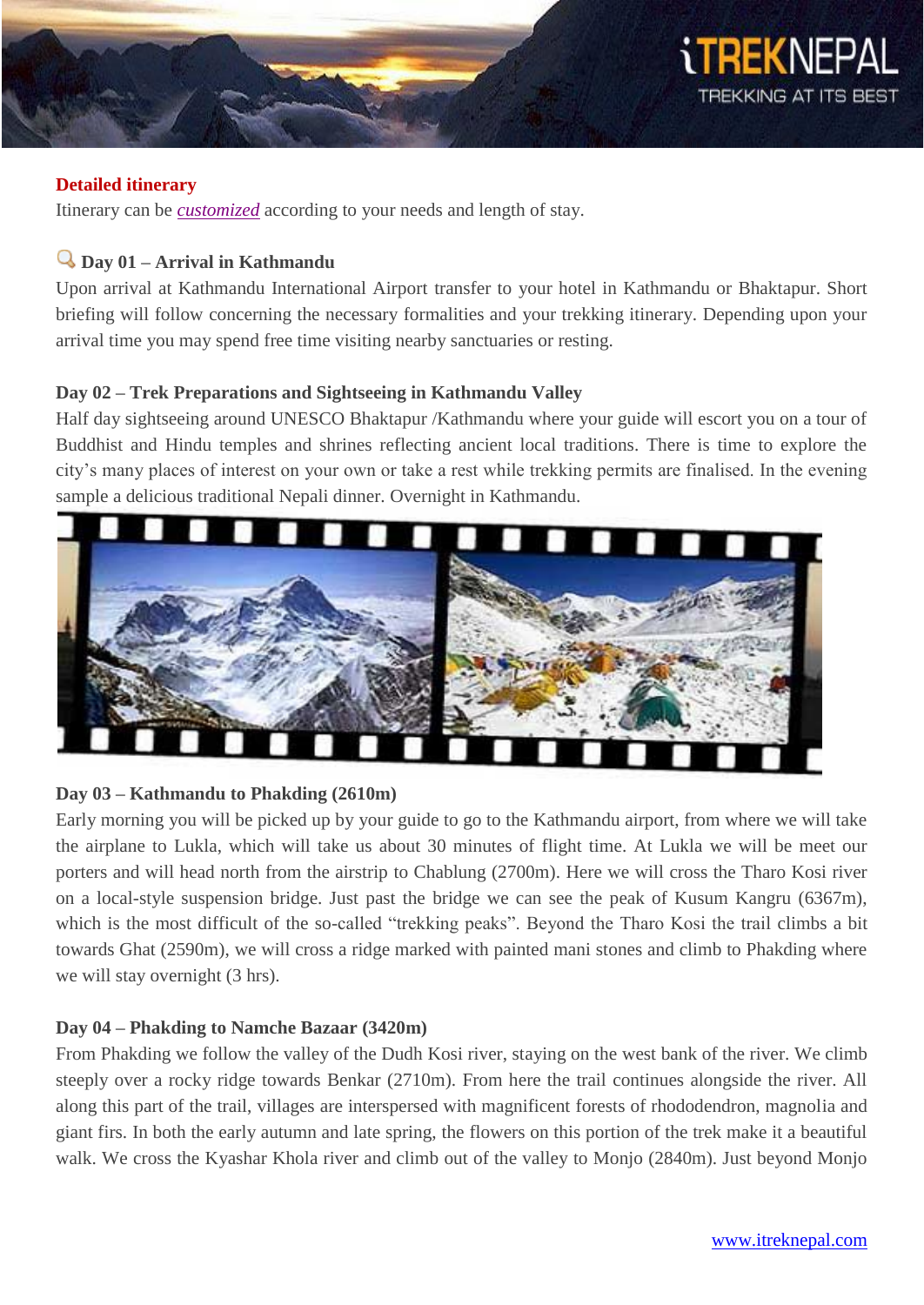

the trek enters the Sagarmatha (Everest) National Park, which was established in 1976 to protect a 1148 sq km area surrounding Mt Everest. Beyond the national park entrance station, the trail makes a steep rocky descent and crosses the Dhud Kosi river on a 120m-long suspension bridge towards Jorsale (2830m). After crossing this river a few times while climbing our way up the valley we will reach Namche Bazaar (3420m). Namche Bazaar is the main trading centre in this region and features numerous shops, hotels and restaurants (6 hrs).

# **Day 05 – Acclimatisation in Namche Bazaar**

Acclimatisation is important before proceeding higher. Today we will take a day hike through the villages of Khunde and Khumjung. We start with a steep one-hour climb to the Shyangboche airstrip (3790m), from where we will slowly ascend towards Khunde passing numerous chorten (stone Buddhist monuments). From Khunde we follow the trail eastwards to Khumjung, the largest village in Khumbu, at the foot of the sacred peak Khumbila. After enjoying lunch here we will follow a steep switchbacking trail descending to Chhorkung (3540m). From here it is a quick descent back to Namche Bazaar (5 hrs).

#### **Day 06 – Namche Bazaar to Tengboche (3860m)**

Our route of today to Tengboche weaves in and out of side valleys, making small ups and downs, to the teashops of Kenjoma, and joins the trail from Khumjung just before a collection of mani stones. The views of Everest and Ama Dablam are excellent from this part of the trek. We pass the small settlement of Sanasa from where the trail drops towards Phunki Thanga (3250m). From here the trail climbs steeply through forests and around mani stones as it follows the side of a hill to the saddle on which the monestary of Tengboche sits at 3870m. The view from here is rightly deemed to be one of the worlds most magnificent. Kwangde (6187m), Tawachee (6542m), Everest, Nuptse, Lhotse (8501m), Ama Dablan, Kantega and Thamserku provide an inspiring panorama of Himalayan giants. We will spend the night in Tengboche village (5 hrs).

# **Day 07 – Tengboche to Pheriche (4240m)**

From Tengboche we start our day by descending through forests of birches, conifers and rhododendrons to the village of Devuche. From here the level trail passes many mani walls in a deep rhododendron forest. After crossing the Imja Khola river the route climbs past some magnificently carved mani stones to Pangboche (3860m). This is the highest year-round settlement in the valley, and the Pangboche gompa is the oldest in Khumbu and once contained relics that were said to be the skull and hand of a yeti. Beyond Pangboche the route enters alpine meadows above the tree line, mostly consisting of scrub juniper and tundra. We will cross the Khumbu Khola river and arrive in Pheriche, which is a labyrinth of walls and pastures (4:30 hrs).

#### **Day 08 – Acclimatisation day in Pheriche**

The most important thing to acclimatisation to high altitudes is a slow ascent. Therefore it is imperative that we spend an additional night at Pheriche to aid the acclimatisation process. A good way to spend the day is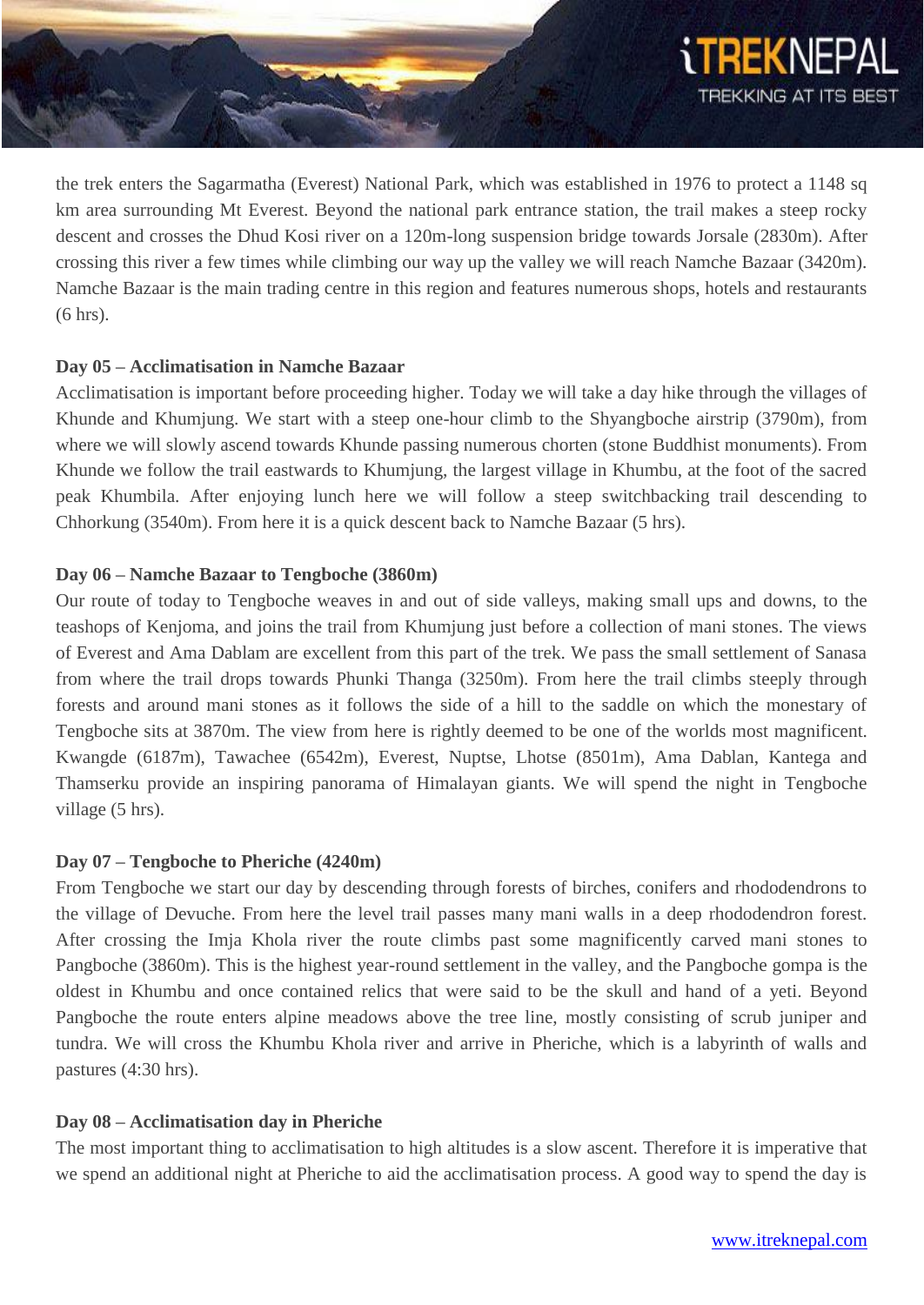

to hike to the small summer settlement of Chhukung at 4730m. From here we have tremendous views of Island Peak (6189m), the south face of Lothse and the south eastern face of Ama Dablam. After enjoying the views here we return back to Pheriche (4 hrs).

# **Day 09 – Pheriche to Duglha (4620m)**

The trail of today ascents the broad, gently sloping valley from Pheriche to Phalang Karpo at 4320m. In many places the trail crosses small streams on boulders. Beyond Phalang Karpo the trail climbs steeply onto the terminal moraine of the Khumbu Glacier, then joins the trail from Dingboche and contours down to a stream, crossing it on a bridge just before Duglha (3 hrs).

#### **Day 10 – Dughla to Lobuche (4930m)**

From Dughla the trail goes directly up the terminal moraine of the Khumbu Glacier for about an hour to the memorial area known as Chukpilhara, which was built in memory of six Sherpas who died in an avalanche during the 1970 Japanese skiing expedition on Everest. From here the trail drops a bit and follows the western side of the valley to Lobuche, a summer settlement at 4930m that has become a major trekking stop. The sunset on Nuptse, seen from here, is a memorable sight.

# **Day 11 – Lobuche to Gorak Shep (5160m)**

The first section of todays trail follows the western side of the broad Khumbu valley and ascents gently through meadows besides the glacial moraine. The ascent becomes steeper and rougher as it crosses several side moraines. After rounding a bend in the trail, the conical peak of Pumori comes into view. On the lower slopes of this mountain a ridge extending to the south terminates in a small peak, known as Kala Pattar (5545m), meaning 'black rock'. The trail then makes a short descent onto the sandy, flat expanse of Gorak Shep. From here we will continue to the current Everest base camp, which is about a 4 hours return walk from Gorak Shep. We will return to this small settlement after our visit to the base camp (6 hrs).

# **Day 12 – Gorak Shep to Lobuche (4930m)**

After an early morning rise we will start our day by climbing the Kala Pattar (5545m). This is a steep ascent up the grassy slopes west of Gorak Shep. From Kala Pattar the entire Everest south face is visible as well as Lho La (the pass between Nepal and Tibet, also named the Western Cwm), Changtse (the northern peak of Everest) and most of the West-Ridge route. We return to Gorak Shep and continue to descent to Lobuche (6 hrs).

#### **Day 13 – Lobuche to Dingboche (4360m)**

To go to Dingboche we retrace our steps back to Dughla, and then go straight up the hill from the bridge to reach an upper trail, staying high above the valley floor. The views from here are great. You can easily recognise Island Peak and the top of Makalu is visible in the distance over the pass to the right of Island Peak. After passing a chorten we will descent to Dingboche, where we will stay the night (4 hrs).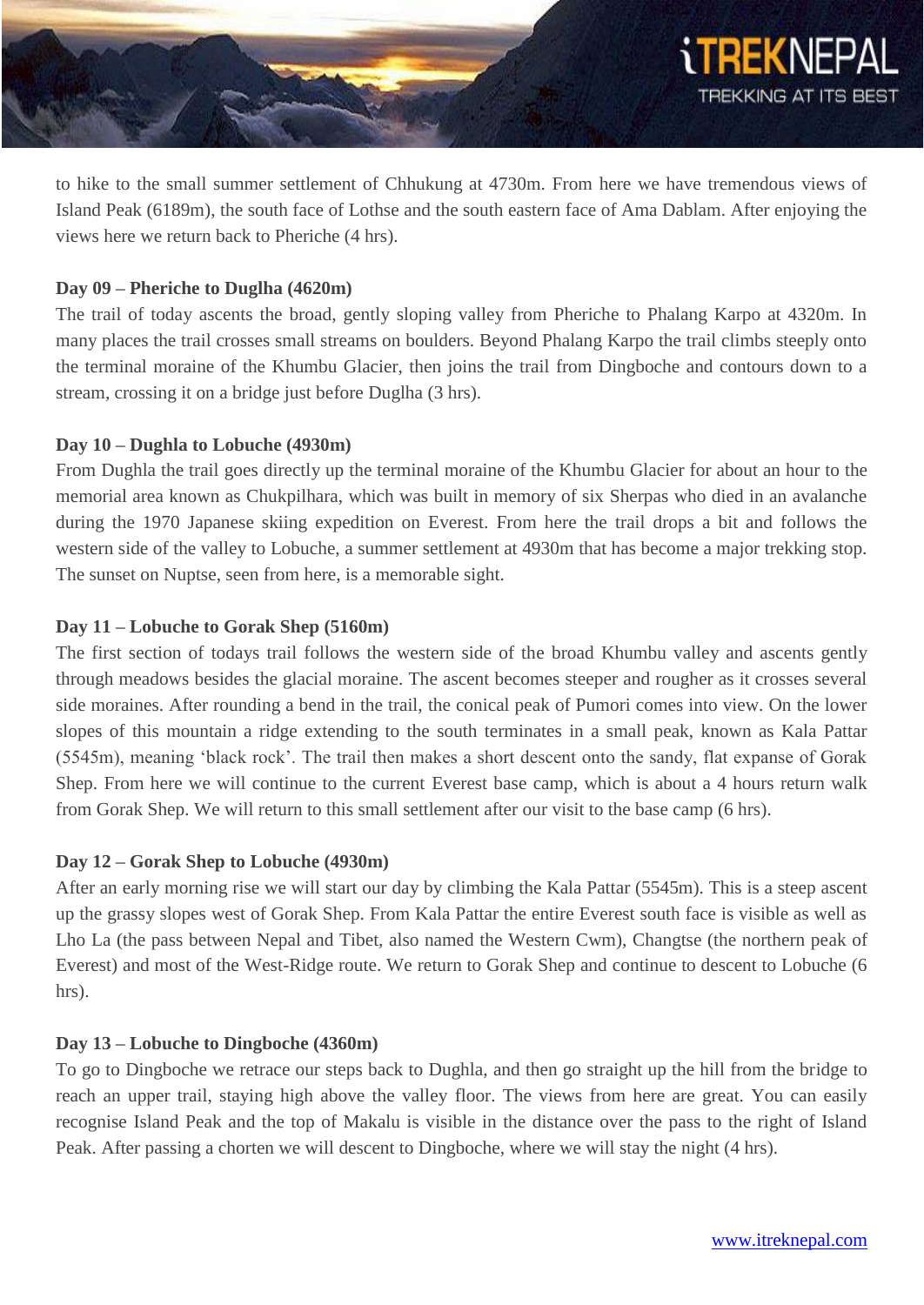

#### **Day 14 – Dingboche to Tengboche**

The route from Dingboche desents the Imja valley, then crosses the Khumbu Khola on a wooden bridge and climbs to rejoin the upward trail at some stone huts. Following the trail downhill from here we will arrive at Tengboche (3 hrs).

#### **Day 15 – Tengboche to Namche Bazaar**

Today we retrace our trail what we followed on day 04 to reach Namche Bazaar (5 hrs).

#### **Day 16 -- Namche Bazaar to Lukla**

It is a long walk from Namche Bazaar to Lukla, but we are probably all in good shape by now. From Namche, we will descent steeply back to the Dudh Kosi river and continue our way past the national park checkpoint at Monjo. The trail then continues back towards Lukla, where we will reconfirm our flight tickets for the next day and spend the night (7 hrs).

#### **Day 17 – Lukla to Kathmandu**

The 35 minutes flight from Lukla will bring us back to Kathmandu. Overnight stay at hotel.

#### **Day 18 – Kathmandu**

Departure from Kathmandu.

#### **The trek program is – because of weather or unforeseen events – subject to change.**

#### **Services and costs included in the price**

- Airport pick-up and drop-off
- Three nights hotel accommodation and breakfast in Kathmandu
- Licensed and trained trekking guides
- Porters for carrying goods and supplies
- All accommodation during trek
- All meals and hot beverages whilst trekking
- Transportation to and from trailhead
- All necessary documents and permits for trekking (where applicable)
- National Park/Conservation Area entry permit
- Equipment such as sleeping bag, tents, mattresses
- Cooking equipment
- Camp-site charges
- Insurance, medication, and equipment for staff
- Coordination of Quick Rescue service (costs covered by your insurance plan)